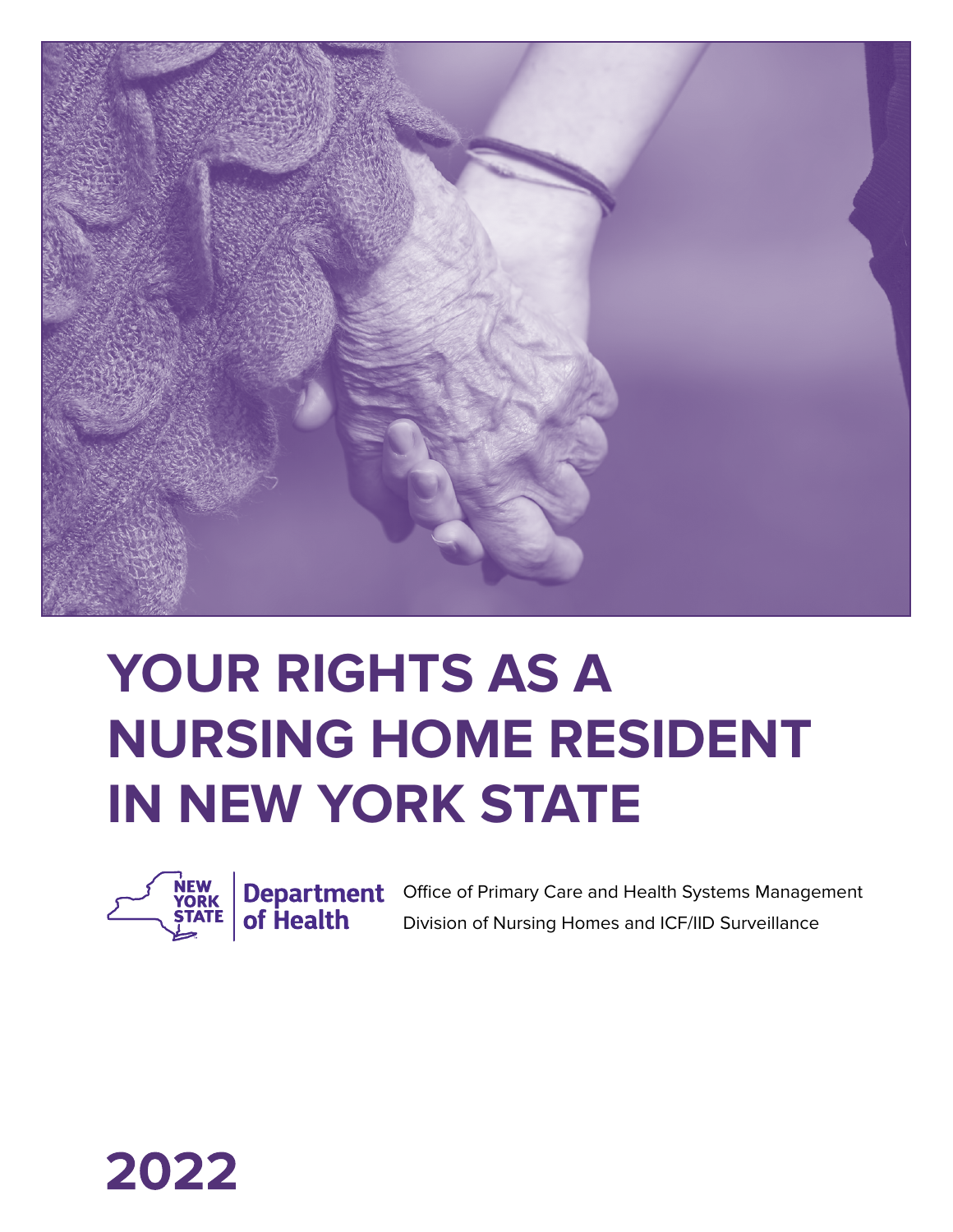### **TABLE OF CONTENTS**

| Your Rights as a Nursing Home Resident in New York State 3 |  |
|------------------------------------------------------------|--|
|                                                            |  |
|                                                            |  |
|                                                            |  |
|                                                            |  |
|                                                            |  |
|                                                            |  |
|                                                            |  |
|                                                            |  |
|                                                            |  |
| Legal Service Agencies and Community Resources 7           |  |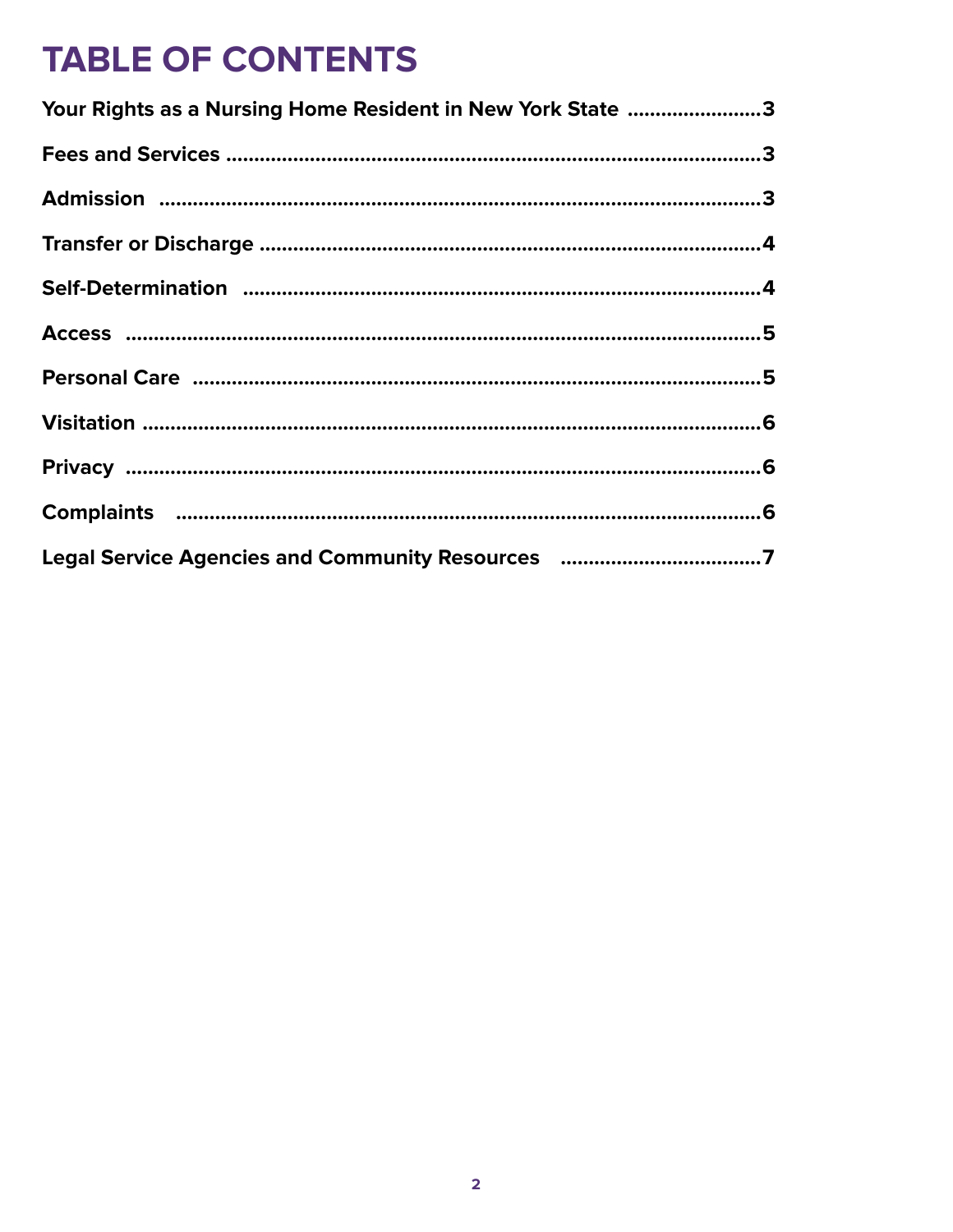### **YOUR RIGHTS AS A NURSING HOME RESIDENT IN NEW YORK STATE**

As a resident in this facility, you have rights guaranteed to you by state and federal laws. This facility is required to protect and promote your rights. Your rights strongly emphasize individual dignity and self-determination, promoting your independence and enhancing your quality of life.

### **You have the right to:**

- Exercise all your rights free from interference, coercion, discrimination or reprisal.
- Be valued as an individual, to be treated with consideration, dignity and respect in full recognition of your self-worth.
- Be cared for in a manner that enhances your quality of life, free from humiliation, harassment or threats.
- Be free from physical, sexual, mental and verbal abuse, corporal punishment, financial exploitation and involuntary seclusion including physical and chemical restraints.

# **FEES AND SERVICES**

### **You have the right to:**

• Be informed in writing about services and fees before you enter the nursing home and at any time when services and fees change.

#### **In addition:**

- The nursing home cannot require a minimum entrance fee if your care is paid for by Medicare or Medicaid.
- For people seeking admission to the nursing home, the nursing home must tell you (both orally and in writing) and display written information about how to apply for and use Medicare and Medicaid benefits.
	- The nursing home must also provide information on how to get a refund if you paid for an item or service, but because of Medicare and Medicaid eligibility rules, it's now considered covered.

### **ADMISSION**

### **You have the right to:**

• Receive a facility admission notice and periodic notices thereafter that document items and services that are not covered by insurance that they will charge you for.

### **The facility may:**

• Request and require a family member or resident representative who has legal access to your income or resources to pay for the facility care and to sign a contract, without incurring personal liability.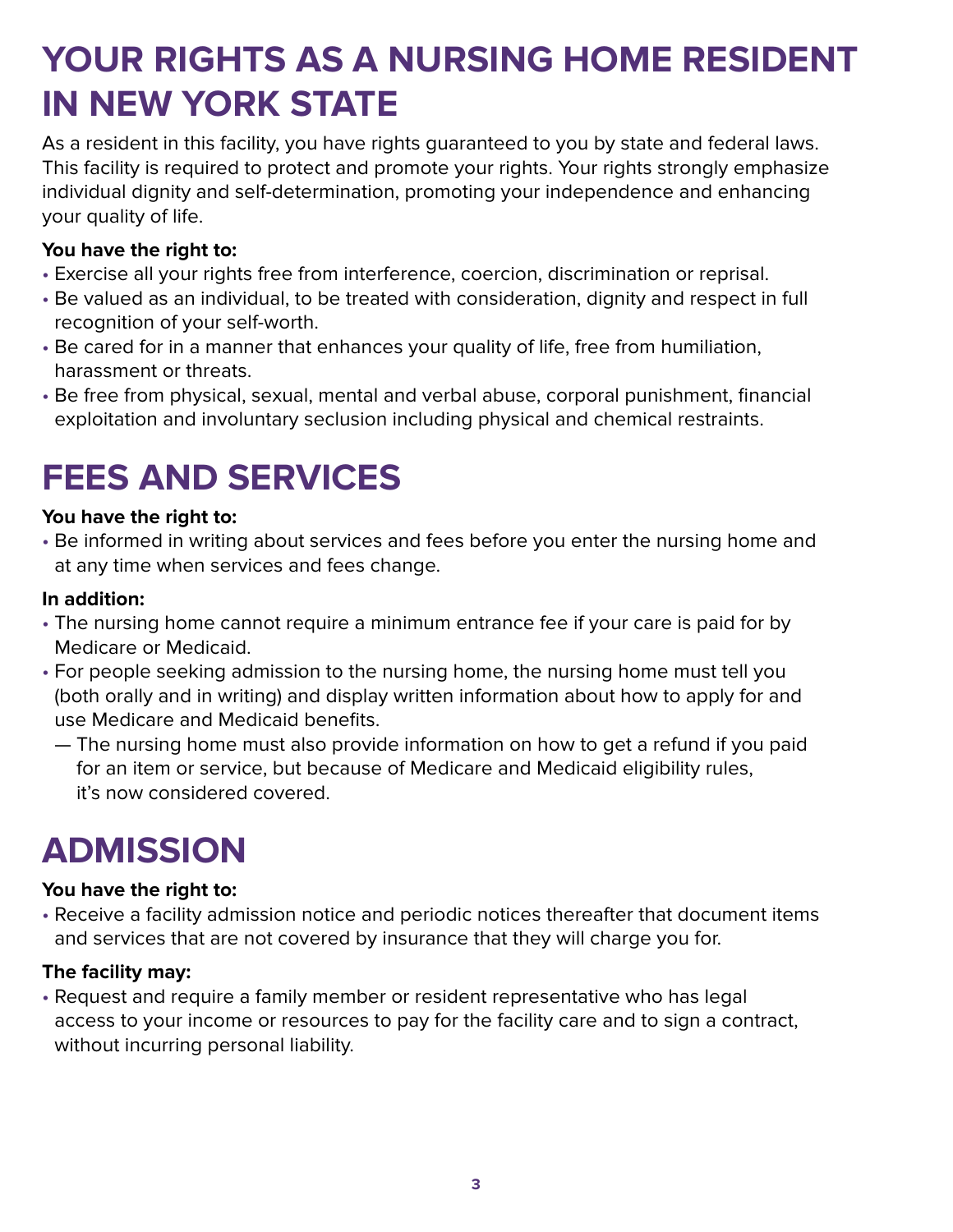### **TRANSFER OR DISCHARGE**

#### **You cannot be sent to another nursing home or made to leave the nursing home unless any of the following are true:**

- The transfer or discharge is necessary for your welfare and your needs cannot be met in the facility.
- The transfer or discharge is appropriate because your health has improved sufficiently so you no longer need the services provided by the facility.
- The safety of individuals in the facility is endangered due to your clinical or behavioral status.
- The health of individuals in the facility would otherwise be endangered.
- You have failed, after reasonable and appropriate notice, to pay for (or to have paid under Medicare or Medicaid) a stay at the facility. Nonpayment applies if you do not submit the necessary paperwork for third party payment or after the third party, including Medicare or Medicaid, denies the claim and you refuse to pay for the stay. For a resident who becomes eligible for Medicaid after admission to a facility, the facility may charge a resident only allowable charges under Medicaid; or
- The facility ceases to operate.

### **You have the right to:**

- Receive 30-day written notice of the facility's plan and reason to discharge or transfer you, except in emergencies.
- Appeal a transfer or discharge with the New York State Department of Health.

# **SELF-DETERMINATION**

### **You have the right to:**

- Be informed of your rights, and all rules and regulations regarding resident conduct and responsibilities during your stay in the facility.
- Be offered choices and allowed to make decisions important to you.
- Make personal decisions, such as what to wear, when to sleep or how to spend free time.
- Receive services with reasonable accommodations for individual needs and preferences.
- Participate in the planning of your care and services.
- Self-administer medications if clinically appropriate.
- Accept or refuse care and treatment.
- Manage your own personal finances, or to be kept informed of your finances if you choose to let the facility or someone else manage them for you.
- Refuse to perform work or services for the facility.
- Choose your attending physician.
- Share a room with your spouse if both spouses consent to the arrangement.
- Be provided a statement that should you be unable to make your own decisions and be adjudicated incompetent and not be restored to legal capacity, or if a conservator should be appointed for you, these rights and responsibilities shall be exercised by the appointed committee or conservator in a representative capacity.
- Be provided a statement at or prior to the time of admission to the facility informing you of your right to make organ, tissue or whole-body donations, and the means by which you may make such a donation.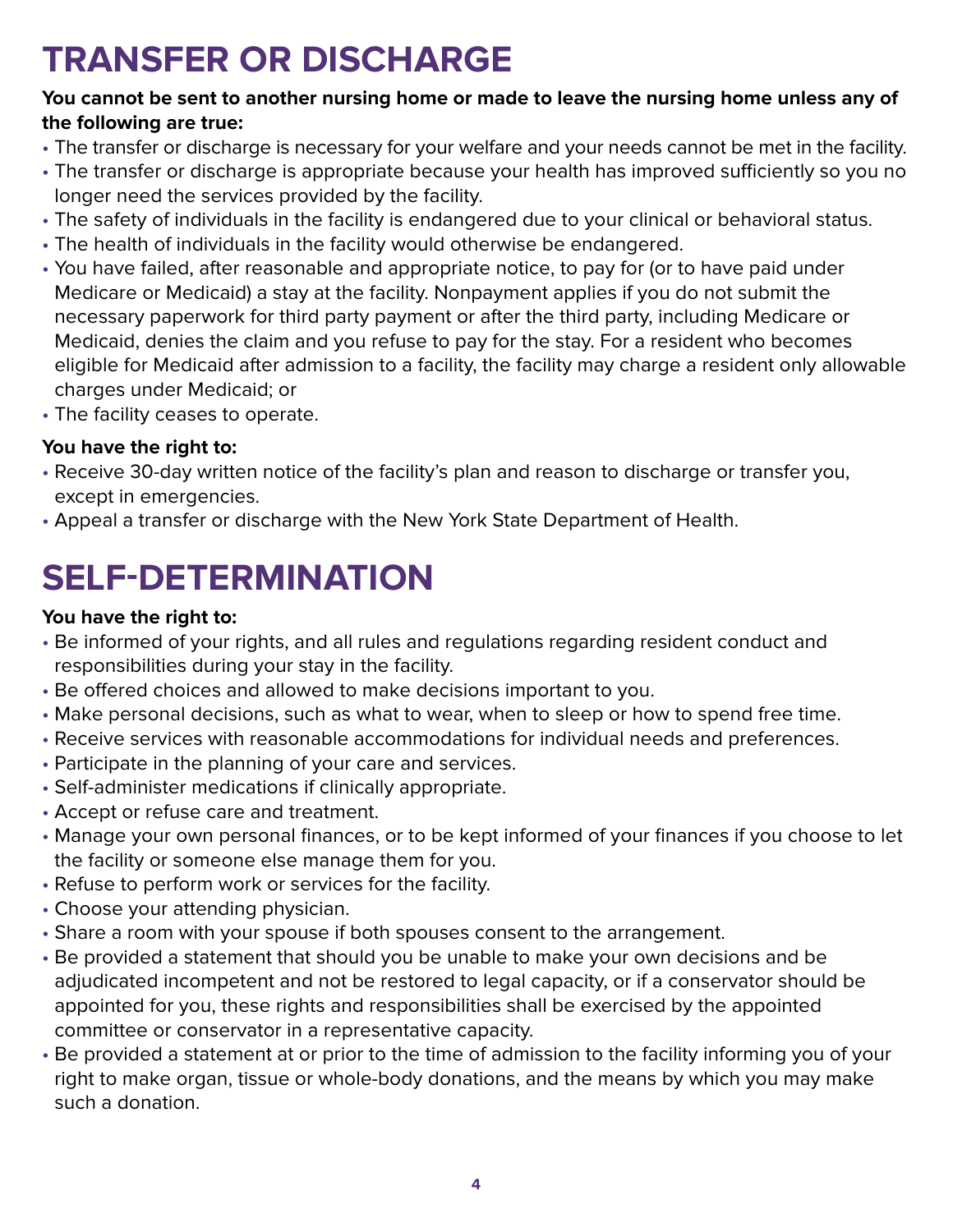### **ACCESS**

#### **You have the right to:**

- A safe, clean, homelike environment.
- Receive assistance if a sensory impairment exists.
- Receive information in a language you understand (e.g., Spanish, Braille).
- Be fully informed of the services available and related costs.
- Be informed and receive assistance in accessing Medicare or Medicaid benefits.
- Be free from charges for services covered that you receive by Medicaid or Medicare.
- Look at your records and receive copies at a reasonable cost.
- Allow ombudsmen access to your medical or personal records, including financial records if you, or, where appropriate, your guardian or appointed Health Care Proxy has given express written consent to such disclosure.
- Retain and use personal possessions.
- Receive notice in advance of any plans to change your room or roommate and refuse these changes if for the convenience of staff or the move is outside a distinct part of the Nursing Home.
- Organize and participate in a Resident Council and for your family to organize and participate in a Family Council.
- Receive upon request food or food products prepared in accordance with religious dietary restrictions such as kosher and halal.
- Participate in social, religious and community activities, including the right to vote.
- Read the results of the most recent State or Federal inspection survey and the facility's plan to correct any violations.
- Contact your Ombudsman, or any advocate or agency which provides health, social, legal, or other services.

### **PERSONAL CARE**

#### **You have the right to:**

- Equal access to quality care.
- Be told in advance about care and treatment, including all risks and benefits.
- Receive adequate and appropriate care.
- Be informed of all changes in medical condition.
- Refuse medication and treatment.
- Refuse chemical and physical restraints.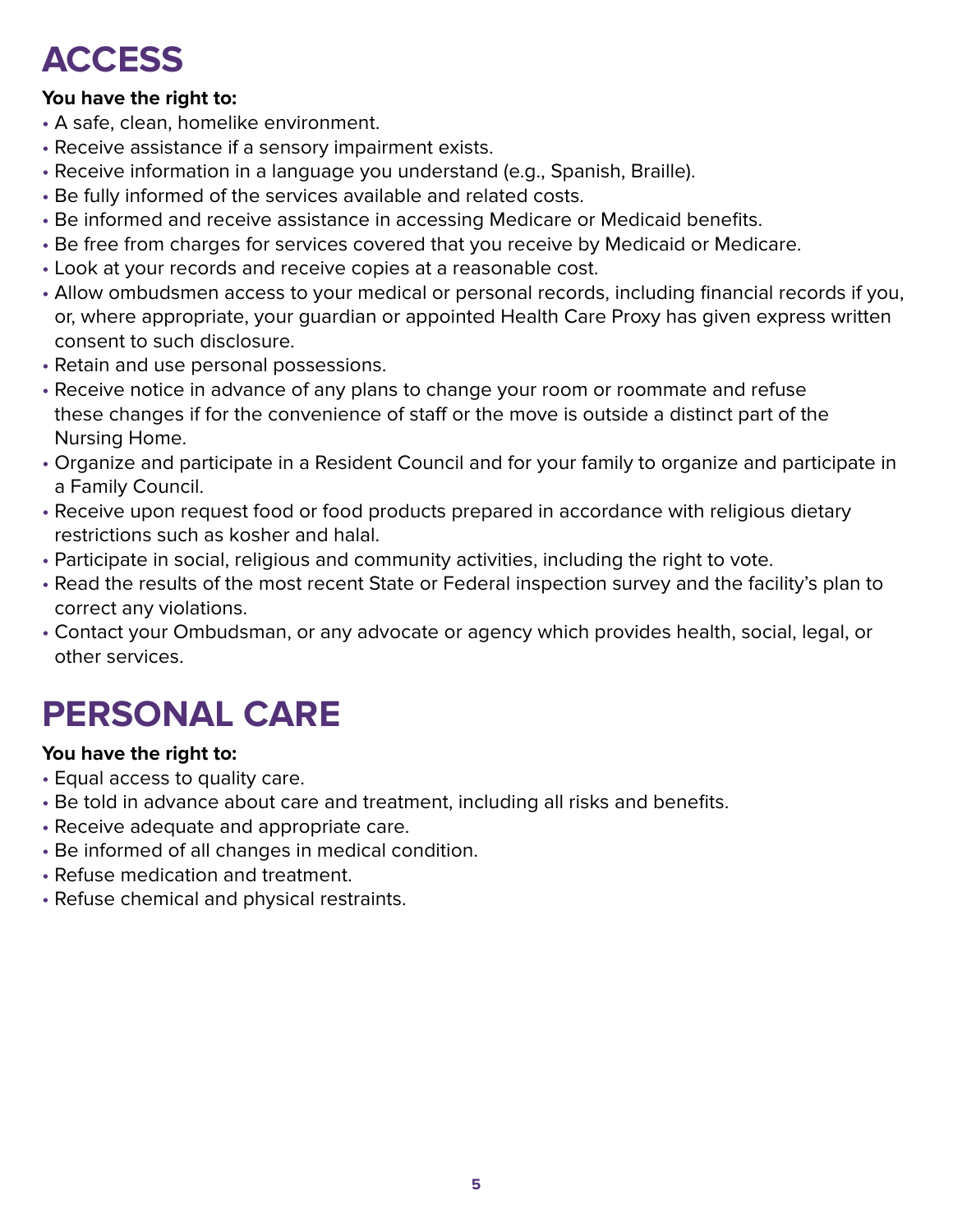# **VISITATION**

### **You have the right to:**

- Visits from representatives of the state survey agency and the Office of the State Long-Term Care Ombudsman.
- Visits by relatives, friends and other individuals of your choice and at the time you choose.
- Visits by organizations or individuals providing health, social, legal or other services.
- Refuse visitors.

# **PRIVACY**

### **You have the right to:**

- Personal privacy during care and treatment.
- Confidentiality concerning your personal and medical information.
- Private and unrestricted visits with any person of your choice, in person and by telephone.
- Send and receive mail without interference.
- Privacy and confidentiality regarding medical, personal and financial affairs.

### **COMPLAINTS**

#### **You have the right to:**

- Voice grievances or complaints about care or services without discrimination or fear of punishment.
- Expect the facility to promptly investigate and try to resolve your concerns.
- Contact the Ombudsman to advocate on your behalf, free from discrimination or fear of punishment.